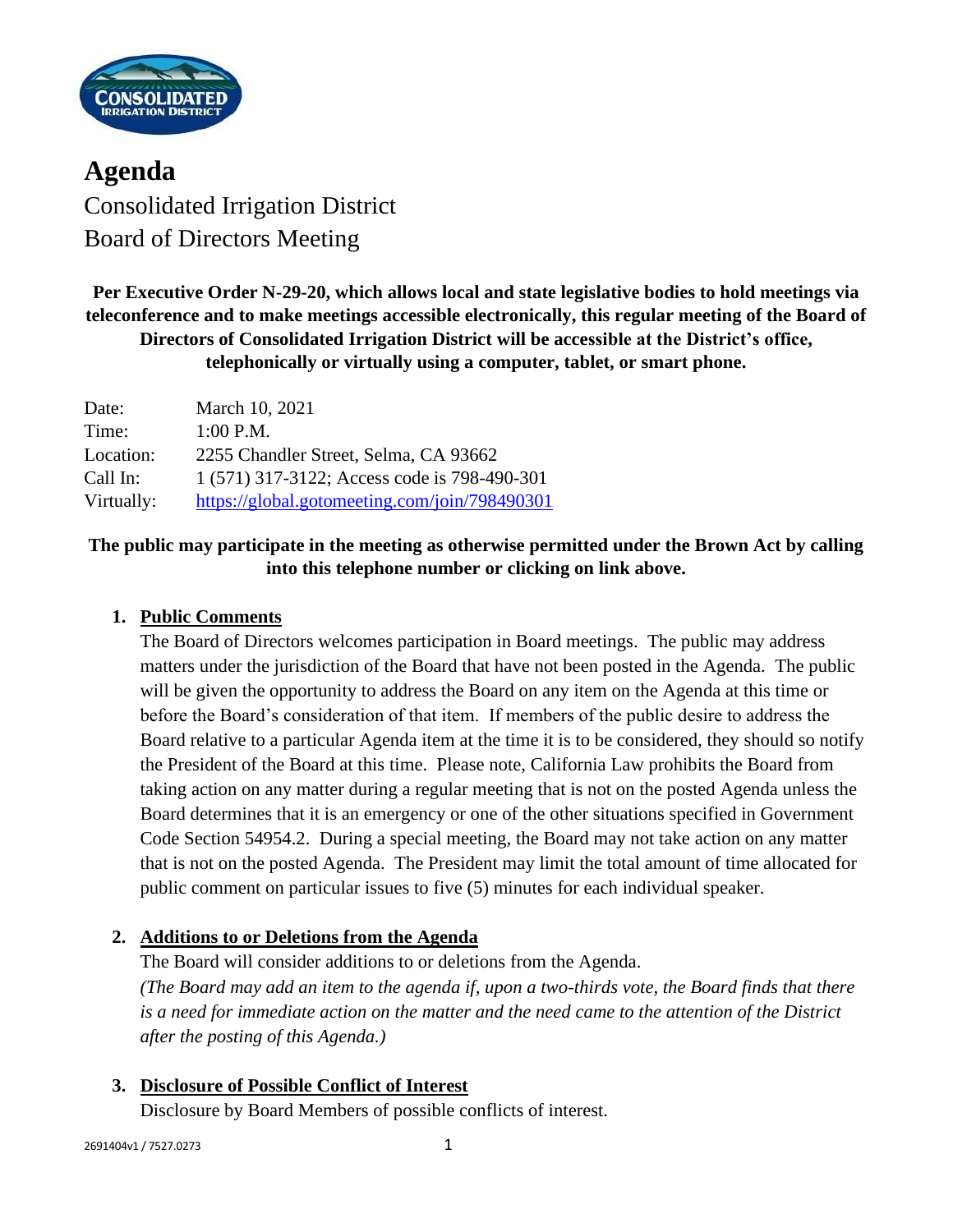# **4. Consent Calendar (Recommend Approval) – Review & Take Action**

- **a.** Approval of February 10, 2021 Board Meeting Minutes
- **b.** Authorize Special Payroll Warrants for April 2021
- **c.** Approval of February 2021 Accounts Payable
- **d.** Approval of February 2021 Accounts Receivable
- **e.** Approval of CID Monthly Budget Report as of February 28, 2021
- **f.** Accept Financial Report as of February 28, 2021
- **g.** Accept Pond Lease Mark Workentine (338-050-42T)
- **h.** Accept Easement Agreement Kamaljit Singh Bopari and Baljit Singh Bopari (332-051- 24)
- **i.** Accept Easement Agreement Harjinder Kaur Pooni (335-130-21s)
- **j.** Accept Easement Agreement David J. Rocha (335-040-61)
- **k.** Accept Easement Agreement David J. Rocha (335-040-17s)
- **l.** Accept Easement Agreement David J. Rocha (335-040-64)
- **m.** Accept Easement Agreement David J. Rocha (335-040-65)
- **n.** Accept Common Use Easement Agreement City of Kingsburg
- **o.** Accept Easement Agreement K Prop. LLC (Garner Lateral)

# **5. Correspondence: Items for Board Action**

- **a. Consider setting a date for Board of Equalization meeting** Review for possible action setting the date for the Board of Equalization meeting.
- **b. Review miscellaneous correspondence for possible action.**

# **6. Manager's Report, Presentation of Items for Board Action and Public Hearings**

# **a. Water Report**

Review and discuss for possible action: the current water report.

# **b. SGMA Update**

Receive update on implementation of the Sustainable Groundwater Management Act and provide directions to staff.

### **c. Report of Land Acquisition Effort**

Receive update and discuss for possible action regarding land acquisition.

# **d. Projects Update**

Receive update and discuss for possible action: the status of current projects.

# **7. Presentation by Rob Reeb**

Presentation by Rob Reeb regarding Valley Ag Water Coalition.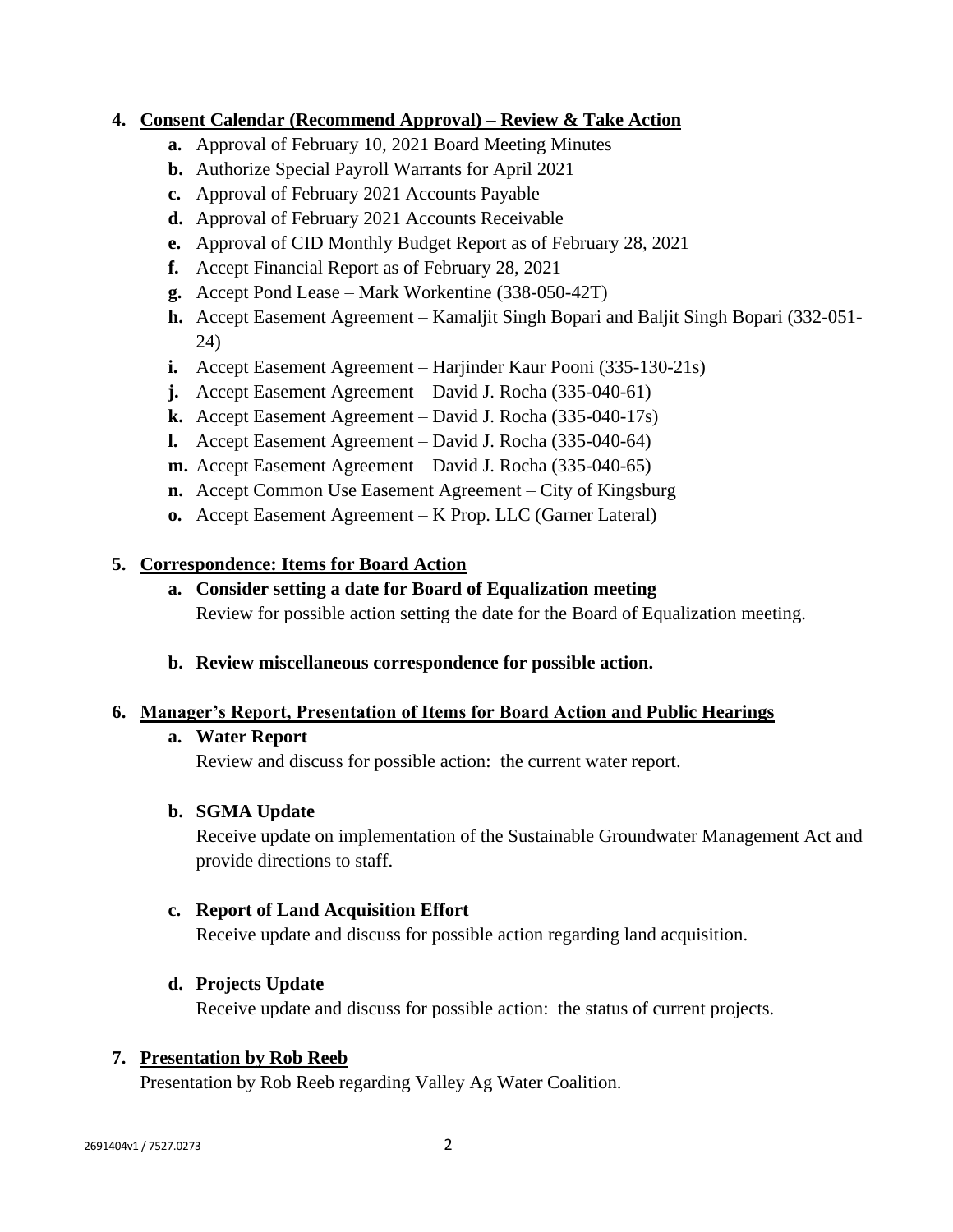## **8. Grower Groundwater Recharge Program**

Review and consider proposal presented by landowner Jerry Rai regarding grower groundwater recharge program.

### **9. Amend Board of Equalization Process**

Review and consider amending Board of Equalization process.

### **10. Board Reports**

Receive reports from individual Board members.

# **11. Closed Session Pursuant to Government Code Section 54957.6 – Public Employee Discipline/Dismissal/Release**

Position: Office Manager

# **12. Closed Session Pursuant to Government Code Section 54956.9(d)(2) – Conference with Legal Counsel**

Conference with legal counsel related to significant exposure to and/or anticipated litigation pursuant to paragraph (2) of subdivision (d) of Government Code Section 54956.9: (2 cases)

# **13. Closed Session Pursuant to Government Code Section 54956.9(d)(1) – Conference with Legal Counsel**

Closed session pursuant to Government Code Section 54956.9(d)(1) related to existing litigation:

- Kings River Water Association, et al. v. James Verboon, et al;
- James Irrigation District v. KRWA, et al. (Fresno County Case number 19CECG00769).

# **14. Closed Session Pursuant to Government Code Section 54956.8 – Conference with Real Property Negotiator**

Closed session pursuant to Government Code Section 54956.8 related to real property negotiations.

a. Property APN: 345 080 005 Agency Negotiator: Phil Desatoff Negotiating Parties: CID Negotiating Terms and Price

### **15. End of Closed Session – Report from Closed Session**

Disclosure of reportable action, if any, from Closed Session

### **16. Next Scheduled Meetings**

Approve next regular Board Meeting on Wednesday, April 14, 2021 at 1:00 P.M., or immediately following the CKGSA meeting.